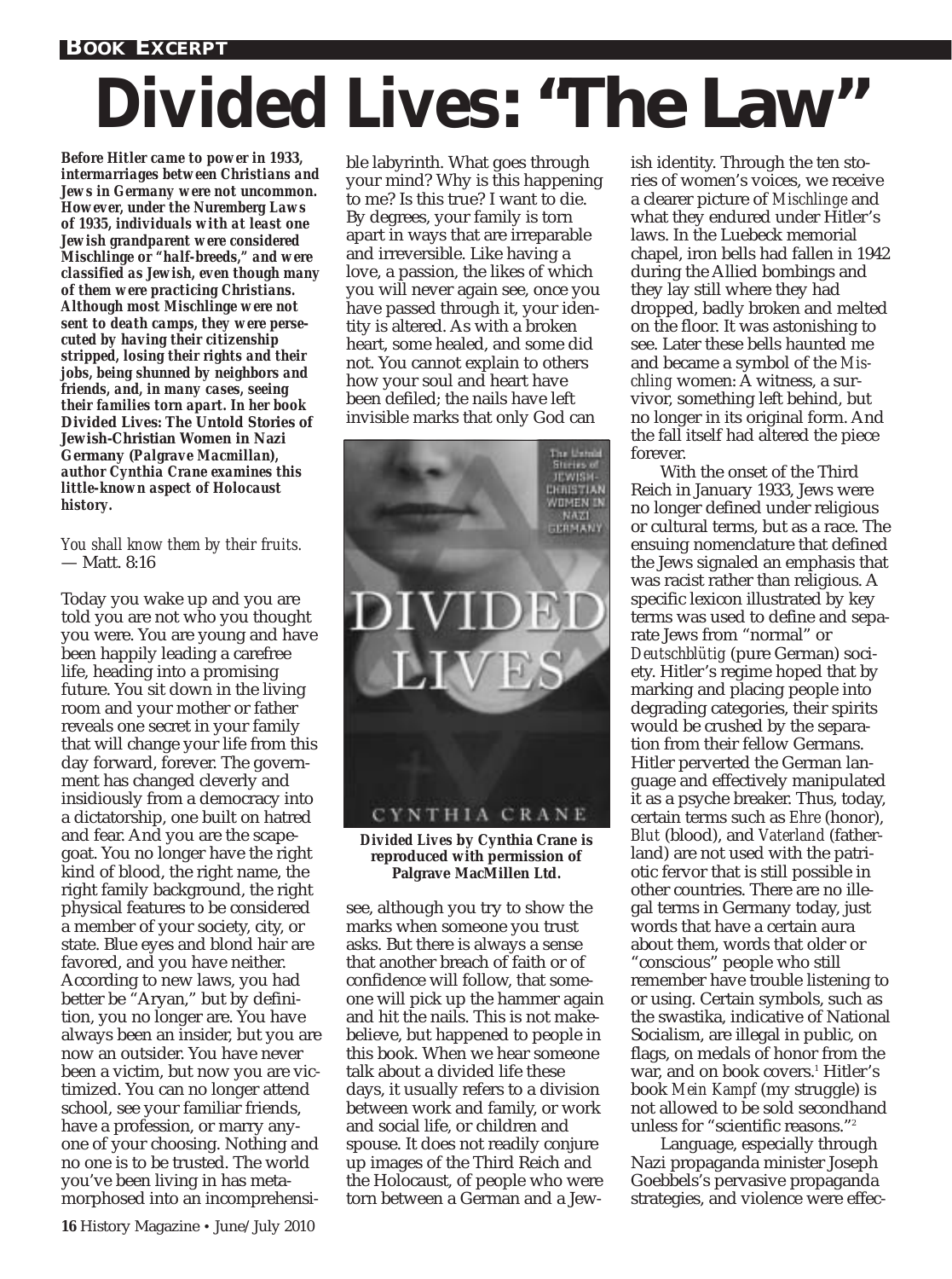tive means to control the people, and propaganda slogans, such as *Juda Verrecke!* (Judah croak!), *Juden sind hier nicht erwünscht* (Jews not wanted here!), *Deutsches Volk! Wehr dich! Kauf nicht beim Juden!* (German people, defend yourselves, do not buy from Jews!), *Die Juden sind unser Unglück* (The Jews are our misfortune) were widely propagated. Nazi publications like *Der Stürmer*3 and others tried to show through repetition of certain words — *Judenschwein*, (Jewish pig), *Ungeziefer* (vermin), *Schmarotzer* (parasite), *Parasiten* (parasites) that Jews and other "outcasts" were subhuman. Terms such as *ausmerzen* (eliminate), *ausrotten* (exterminate), and *vernichten* (extinguish) lowered inhibitions to the idea of Jews being treated like vermin or animals. These words today are taboo among politically correct people.

The *Mischling* women talk about the impact of these words, the cause and effect of Hitler's evil, and the confusion that abounded over where they stood within the chaos. Suddenly, these women did not fit an ordained visage — an Aryan image. This was a betrayal for the *Mischlinge* — being told they were members of a Jewish "race," but having little or no idea what being Jewish meant. This takeover of their identity was the beginning of their duality of Christian and Jew, German and Jew. Formerly, their identity was constructed to a degree for the purposes of nationalism and national unity, and one day this changed. This *was* betrayal. With whom do they identify now? The women were left with a complex set of emotions, such as an internalized hatred of themselves, often played out in "death wishes;" hatred of the Jewish family member; of their newfound identity; and of those Germans who had relabeled them. They were victim/victimizer, Jew/Christian, outsider/insider. How could a twentieth century, modern society make such laws? How could they then exterminate people? A complex question that the women uttered. "How could *they* determine a "race"? *Where was God*, one woman wondered.

I found the persecutors and the persecuted were often embodied in one — a disquieting phenomenon. This is the horror of the big picture. This division is at the heart of divided lives: split identities and torn loyalties, to which many people in contemporary society can relate. Although these women were the persecuted, they sometimes thought, and today think, the same as the persecutors. Was the victims' silence as dangerous as that of the German perpetrators? Did victim and oppressor alike suppress the horror in order to move beyond this chapter in history? Or did only the victims bury their pain and anger temporarily, waiting for the day to speak? After the war, many Nazi officials lived on comfortably in Austria, Germany, and South and North America, having found a way to rationalize their actions. Many former Nazis, such as Nazi Women's League leader Gertrud Scholz-Klink, expressed no qualms about their role in Hitler's Reich. They still believe today that those twelve years bonded the German *Volk* into a golden nationalism. Perhaps they fail to see that today a German can scarcely show partiality to his country. Patriotism is a *Schimpfwort*, dirty word. If acted upon it could again lead to a frenetic nationalism. Germans are divided by their history. Surprisingly, some *Mischling* women harbored anti-Semitic views. It would be absurd to suggest, however, that undeserved, legalized persecution was needed in order to "straighten these women out." (That is similar to saying that someone who managed to survive the camps was "stronger for the experience.") But their endurance of racial persecution altered all of these women's lives to varying degrees. They never saw themselves as *Jewish*: More often than not, their Jewish parent or spouse was fully assimilated into German culture, was not religious, or had been baptized Christian. Today, these women remain *zwischen allen Stühlen* (straddling the fence) to various degrees, although it appears that this "racial" identity forced some of the women in later

life to reevaluate their own nationalistic attitudes and their position within society. Could they risk hard-won security of having reattained their German status and relative anonymity, to talk to me, to draw attention to themselves once again, to dabble in the past? Their fear of discussing their twelve years of persecution, when they were Jews and no longer Germans, was great.

The group of women that I interviewed is one about which we rarely hear. These German women who were a part of or were products of a Jewish-Christian "mixed marriage" were persecuted under the Nuremberg Laws<sup>4</sup>; however, they have often been passed over in studies of the Holocaust. Why is this? Perhaps it is because they are not considered "really Jewish"; their families had cut their Jewish ties, and, for the most part, they were not practicing Jews. These women are still struggling with the nightmares of the Third Reich and the Holocaust, the loss of family in concentration camps, and if they are Jewish or Christian. Often, their Jewish background was disclosed to them only after Hitler's laws were passed, and in some cases was not revealed for years after the laws were in place. For some of these women, this Jewish identity was their buttress in post - World War II Germany, as they had to separate themselves from the Germans who were looked upon as Nazis. Although one would think that they could not in good conscience reclaim their German heritage, today some of them have.

Many Germans, including my paternal family, escaped in time; however, many of their relatives and friends did not. The following stories look at the plight of the people who remained behind. At speeches I have given, I am often asked how these women manage to live in a country that once had been their refuge but had betrayed them. These women are often likened to other "mixed" people in the United States. As we become more interracial as a society, questions of cultural and ethnic identity arise. Although obviously we

History Magazine • June/July 2010 **17**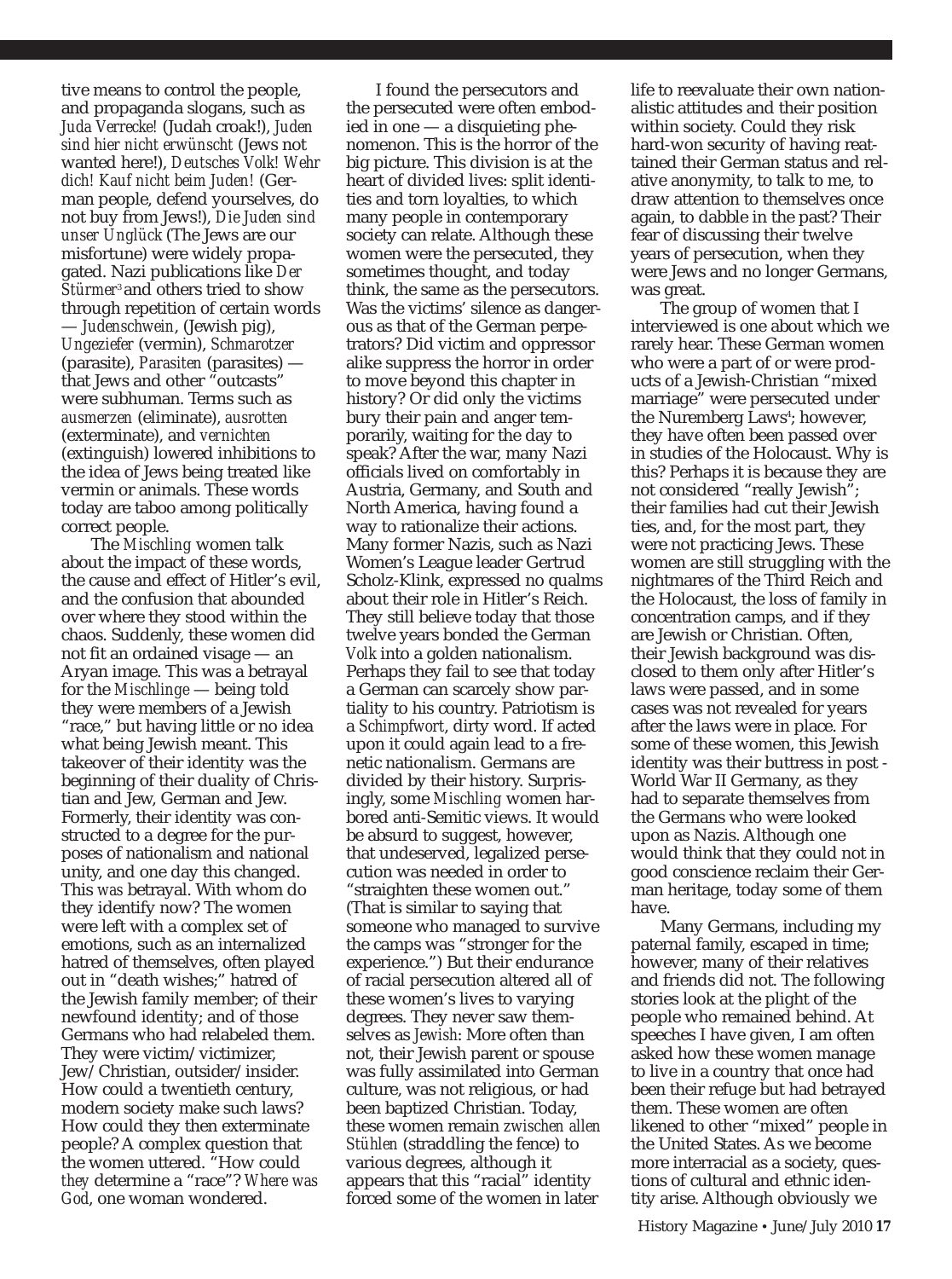## **BOOK EXCERPT**

do not live under a totalitarian regime, those of us who are "hyphenated" Americans wrestle with issues of loyalty and identity to one group or another. Most of the interviewees in my book are still searching for a cultural, religious, or national identity as a result of their persecution.

German historian Ursula Büttner mentions that "apart from the Jews themselves, several hundreds of thousands of people, a number originally perhaps just short of 400,000, suffered as a result of the National Socialist racial lunacy because they were spouses, children or grandchildren of Jews."5 Between 1935 and 1945 those who lived in "mixed marriages" as well as "half Jews" were persecuted as "non-Aryans." After the instatement of the April Laws (Civil Service Law) of 1933, Jews were cast out from the civil service and prohibited from taking up certain professions (legal and medical) and enrolling in particular schools and universities. On September 15, 1935, the Nuremberg Laws took away German citizenship from those who were not of "German or related blood." Marriages and sexual relations were also prohibited between Jews and "pure Germans." Jews and Germans were prohibited from "mixing"; doing so was an act of *Rassenschande* (racial defilement), and was punishable by law and viewed as treasonous. Although it was illegal to stay married to a Jew if you were German, the authorities found it difficult to enforce this law. When the initial push for divorces of "mixed marriages" did not show the desired results, the Gestapo (secret state police) put pressure on the "Aryan" wife or husband to file for divorce; very few left their Jewish partners. Oftentimes, the marriage continued while the couple inconspicuously lived apart. It would have been dangerous for the couple had the Gestapo detected that the bonds between them were intact. For the "Aryan" man, maintaining a marriage with a woman of Jewish origin meant that he could be fired or at least face disadvantages in his profession. An "Aryan" woman married

to a man of Jewish origin primarily had to face harassment and often had to use her "Aryan" privileges to rescue members of her husband's family from camps. The major consequence for a Jewish partner in a "mixed marriage" who left (or was left) was more discrimination — fewer food and clothes stamps — and later, instant deportation and death. For the Jewish partner married to an "Aryan," it was crucial that the

marriage not end. Government

*chlinge*, who were considered temporary citizens. A person was a "full Jew" if he or she had at least three Jewish grandparents. A *Geltungsjude*, a self-declared or believing Jew, could be a person without Jewish grandparents who was a member of the Jewish community because he or she converted at the time of marriage or had decided to become a Jew for other reasons. Self-declared Jews were dealt with as Jews and deported from 1943 onward. Hitler's objective for the



**The author's paternal grandmother, Herta Bahlson Cohn, whose experiences in Nazi Germany inspired the book.**

pressure and harassment to divorce was difficult for couples to withstand. There was no discernable legal difference between Jewish men or Jewish women who left their marriages, as both were considered enemies of the state. In the interviews with the *Mischlinge* it is worth noting that the "Aryan" men in a "mixed marriage" did not live very long, perhaps because of the emotional and physical trauma of being married to a Jew and their subsequent loss of status and professional position in society. If they returned from concentration camps, the Jewish women to whom these men were married tended to live long lives.

The Nuremberg Laws and the "law of the preservation of German blood and German honor" as well as other orders that regulated behavior, split up the persecuted into two groups: Jews (German nationals) but not citizens, meaning they were not allowed to vote or run for public office, and *Mis-* future was to separate "Germans" from Jews and "mixed persons."

*Mischlinge* were divided into those of first and second degree-- *Mischling ersten grades* and *Mischling zweiten grades*. A first-degree "half Jew" was a person with two Jewish grandparents. A seconddegree "quarter Jew" had one Jewish grandparent. Both groups remained temporary citizens but were subject to strict marriage restrictions. Eventually, their rights decreased until they had none. Nazi policies were less restrictive toward second-degree *Mischlinge*. First-degree *Mischlinge* were allowed to marry people of German blood only if they received a practically unattainable marriage approval that entailed Gestapo supervision. Second-degree *Mischlinge*, on the other hand, could only marry persons of German stock. First-degree *Mischlinge* were further divided into two groups. The first were the *Geltungsjuden*. Although they fell under the defin-

**18** History Magazine • June/July 2010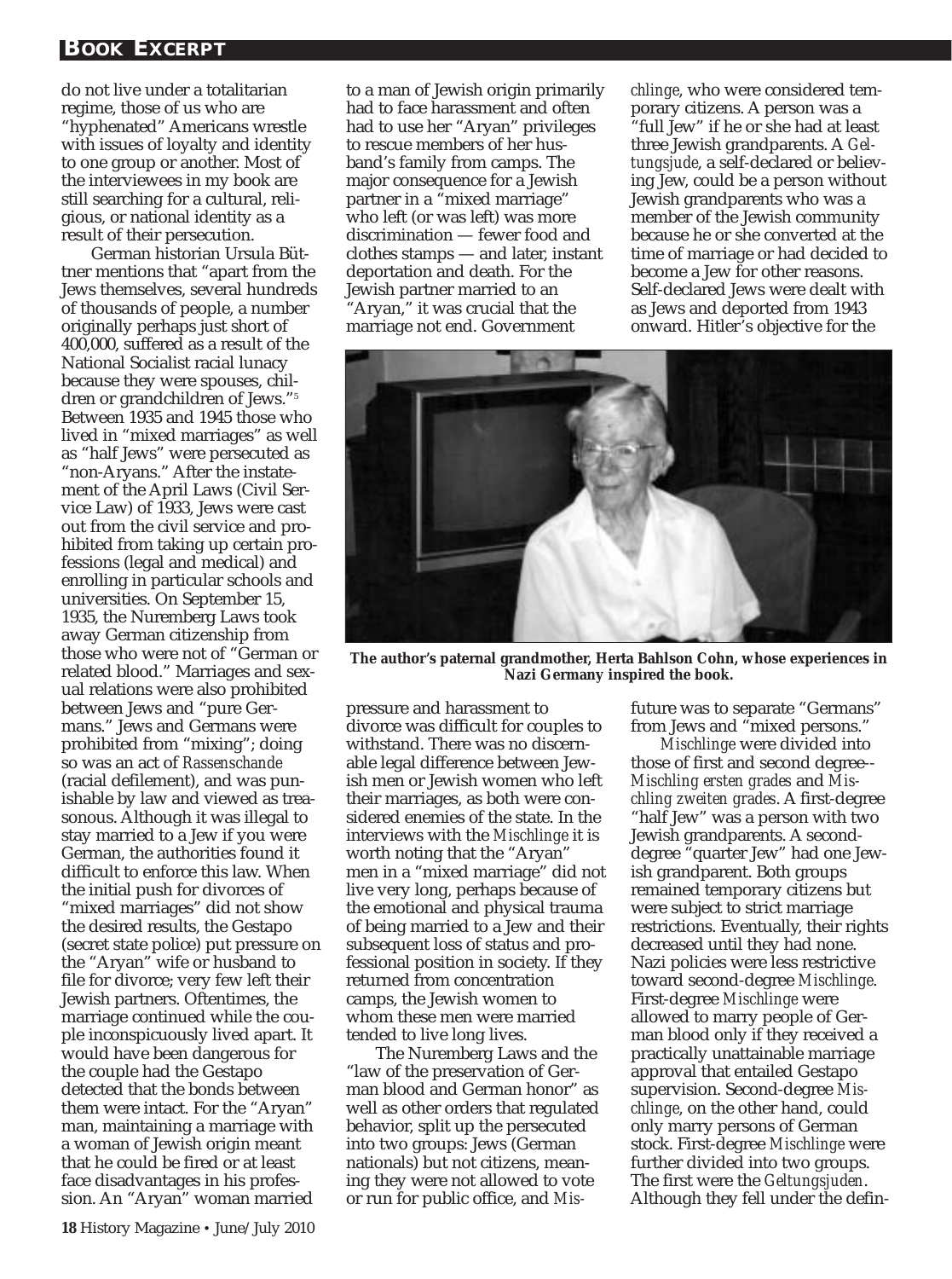ition of *Mischlinge*, they were treated as "full Jews." They were permitted to marry either Jews or other *Geltungsjuden*. The second group consisted of those who had been baptized Christian (the majority of women I interviewed). According to historian Nathan Stoltzfus, "Baptized *Mischlinge* outnumbered *Geltungsjuden* by nine to one, since only 11 percent of *Mischlinge* belonged to Jewish communities."6

In December 1938, after Kristallnacht ("night of broken glass"), the laws made a distinction between "privileged" and "non-privileged" "mixed marriages." They were "privileged" if the woman was Jewish or if there were children who were raised Christian and were under age eighteen. Hitler created this "mixed marriage" category because he feared alienating the "Aryan" half of these marriages. They were "non-privileged" when the children were considered Jews or when the man was Jewish and the couple had no children. Most of those in "privileged mixed marriages" were not forced to relocate to houses designated for Jews and were not deported until toward the end of the war. The National Socialists concentrated on those marriages in which the man was Jewish. The irony here is that by doing so, they reversed the Jewish concept of lineage. For Jews, the matrilineal is more important in determining who is Jewish in the family as opposed to the German patriarchal, patrilineal definition of Jews as a race.

The majority of marriages between Jews and non-Jews were considered "privileged." Because of centuries of anti-Semitism, most of the German-Jewish parents and their children had been baptized. They feared persecution if they did not distance themselves from the Jewish faith. Most members of privileged marriages belonged to the middle class, and they tried to "make it" by assimilating into German culture. Beginning January 1, 1939 Hitler decreed that on all German-Jewish identification cards, which already bore the letter "J, the name "Sara" would be added

for women, and "Israel" for men. A few of the *Mischling* women mentioned the violation they felt for their mothers who were often addressed simply as "Sara." In September 1941 Jews were forced to wear and display the yellow Star of David sewn onto their clothing. The star marked the Jews for deportation. There was an arbitrariness concerning *Mischlinge* wearing stars, as Joseph Goebbels was still uncertain what to do with them. Whether a *Mischlinge* wore a star often depended on the attitude of the local Gauleiter (regional Nazi leader) — the more beastly and fanatical he was, the higher the chance a *Mischlinge* might wear a star. Thus, they were forced to wear a star in certain places, but not in others.

To equalize Jews and *Mischlinge*, Nazi leaders at various times, as at a conference in 1941 and at the Wannsee Conference on January 20, 1942, suggested that *Mischlinge* be forcefully sterilized or deported to camps, and even their German spouses be deported with them. However, they did not know how to put this into action without causing public outcry from the German families, and Hitler, and Goebbels, in particular, stalled the issue. Finally, they were hindered by the turn of the war.

In 1940, men who were married to Jews were discharged from the army, with some exceptions. In 1943, men in "mixed marriages" received drafts from the Organization Todt  $(OT)$ ,<sup>7</sup> and a year later were drafted for forced labor. Initially, the group of forced laborers were to be driven east to construct roads, however, in Hamburg they were needed first of all to build up the destroyed infrastructure, to clean-up, and to recover dead bodies and material. In late 1944 women in "mixed marriages" were forced into labor groups. The sporadic, random transports of *Mischlinge* began in February 1945, and those from Hamburg (as seen in many of the stories) and other areas were sent to Theresienstadt, a camp in which people were worked into their graves, rather than gassed, or transferred to extermination camps such as

Auschwitz. Several hundred died in the process. Fortunately, the chaos of the war's end interrupted the process or the targeting of *Mischlinge* would have become systematic. They were the next wave of deportees.

If anyone in the *Mischling* categories acted against the laws or "suspiciously" in public or private, according to an "Aryan's" report, they received a greater punishment, such as imprisonment or, later, deportation, than someone not in these designated groups. The degree of persecution against *Mischlinge* depended on a variety of circumstances, such as: birth year, gender, parental ability to protect their offspring, social environment, the solidarity of "Aryan" relatives, and the neighborhoods in which they lived. *Mischlinge* lived in a police state in which adult neighbors and their children had the ultimate power to denounce them. Often neighbors spied and were given a sense of autonomy and power when they could turn in their Jewish neighbor for listening to the BBC or for "acting strangely," for instance, leaving home at odd times during the day or evening. An "Aryan's" word against a Jew's always had precedence.

The laws worsened year by year, a planned process (although this is debated by historians) culminating in *die Endlösung* (the Final Solution) or, in Hebrew, *Shoah* (catastrophe). Over a halfmillion Germans were considered Jewish under the Nuremberg Laws. Most of the labeled Jewish "asocials" were "outside" of normal time. The *Mischlinge* still had their German part to exploit, to hold onto; there was a semblance of hope. But they never knew when the laws would shift again. Civil laws were constantly revoked, rearranged, and reestablished. Stability amid the chaos was possible only for "pure" Germans. Even with all this anti-Jewish legislation, many of the women mentioned that not until Kristallnacht was the seriousness of Hitler's intentions internalized. My grandmother's story of singlehandedly working through the

History Magazine • June/July 2010 **19**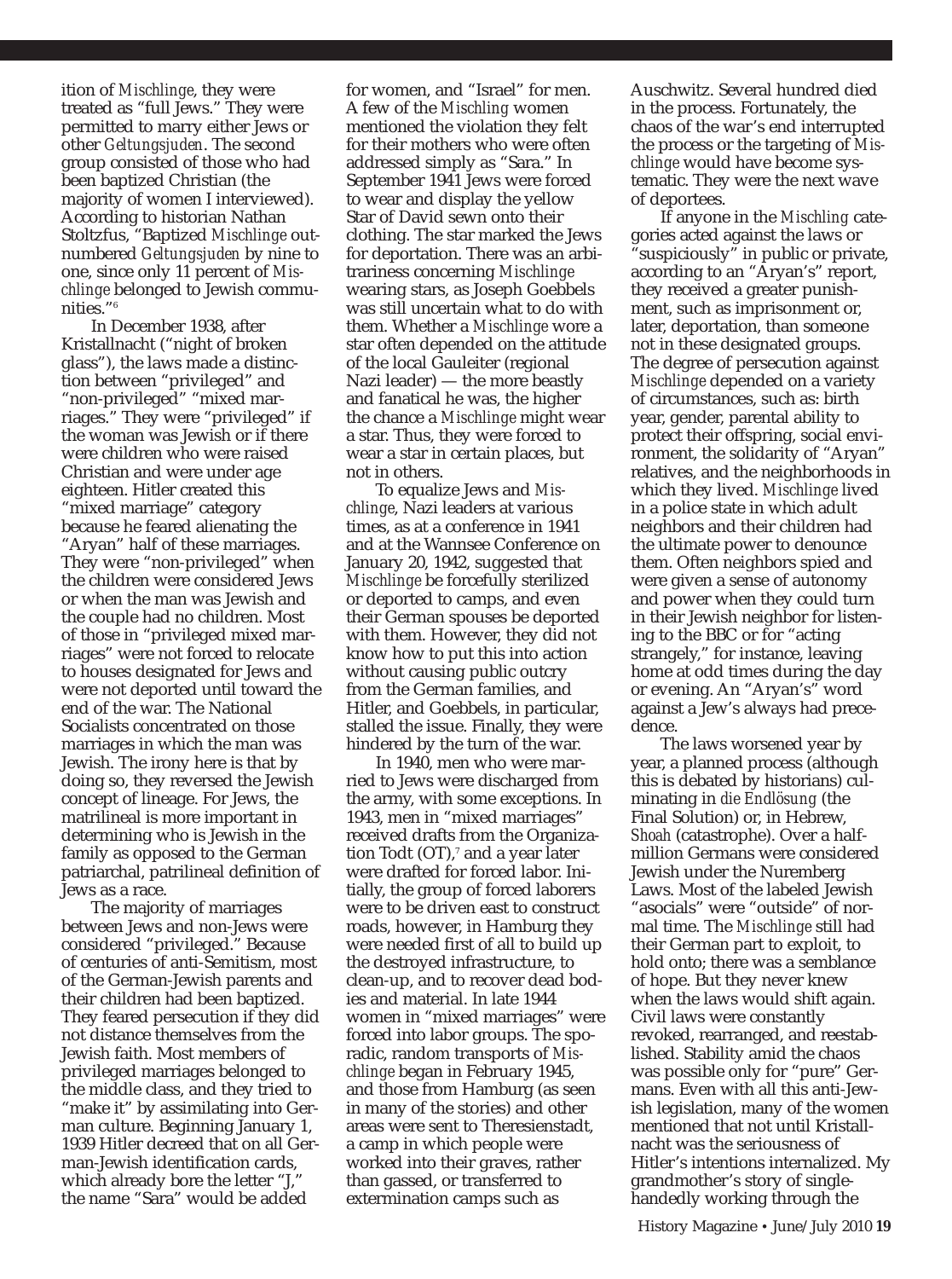Nazi bureaucracy for the release of my great-uncle from a camp after this "rounding up of the Jews" corroborates this.

The narratives that follow are based on copious notes I took during and after the interviews and translated tape recordings. The interviews inevitably focused on issues of identity and gender that arose under the patriarchal machine of National Socialism. Clearly, all of the women's identities were fractured to some degree,

but as they spoke of the desolation of their worlds, the crumbling of their formative years, they seemingly either reconstructed or reinvented their lives *as they were speaking*. In the telling of their stories, they each crafted and sometimes gave birth to a "fictional" identity, one that protected them from the pain of their history as victims. In "Authorizing the Autobiographical," theorist Shari Benstock states, "Language, which operates according to the princi-

ples of division and separation, is the medium by which and through which the 'self' is constructed."8 In some sense, I helped them to create this self, this autobiography. My role interviewing these survivors included coming to terms with my own life as a daughter of a *Mischling* and survivor. I dealt with countless language and cultural barriers in my search for stories that validated but also deferred from my own, often nightmarish, family stories. I played the role of listener, recorder, and excavator of long-buried material and memories. I was entrusted with these women's narratives because of my "spiritual" connection to their history. I lived what they had experienced through my grandmother's and father's stories, the confusion of being "outsiders," neither German nor Jewish, and in particular, my father surviving torment as a *Mischling* that has shaped who he is today. I am

aware of and have acknowledged my positionality, where I stand as a first-generation American, also torn between my feelings of kinship and enmity toward Germany. It was up to me then to deliver the narratives in a compelling way. There was a transatlantic link between the women and me — a connection to a dysfunction that they knew made me a sympathetic listener. Dr. Dori Laub, psychoanalyst, states, "Bearing witness to a trauma is, in fact, a process that

**PERSONALIZED FROM FILE** Lehüler thead. Grand Harrista  $14.6.193$ was Hanker was Africa and over India ka huga Marina Value and Barrel and Pay Asi **KINDER Alian** Jan. 2039

**The German passport of the author's father, Carl Crane, which he used when he left Germany in 1939.** 

includes the listener. For the testimonial process to take place, there needs to be a bonding, the intimate and total presence of an *other* — in the position of one who hears. Testimonies are not monologues; they cannot take place in solitude. The witnesses are *talking* to somebody; to somebody they have been waiting for a long time."9 I think these women's stories have always been there waiting for me.

The following statement, made by author Ingeborg Hecht, best characterizes all of the interviewees' lives: "We were stripped of our rights, denied the opportunity to train for worthwhile professions, prevented from building up a livelihood, forbidden to marry. We shared the fears of those who failed to survive persecution, but we also had to endure the shame of having fared better than our fathers, our relations, our friends. We did not emerge unscathed."<sup>10</sup>

These women carry an enormous burden; they live between the extremes, juggling two worlds. They represent a variety of backgrounds, although the majority would be considered, by German measure, to be in the educated middle or upper class, a class most affected by the ban from the civil service, universities, and skilled jobs. All of the women's fathers were professionals. Ruth Wilmschen's and Ingrid Wecker's fathers were classified as *Beamte*

(civil servants), because they worked for the state as a teacher and principal, and a policeman, respectively. Most of them were from the northern port city of Hamburg, the second largest city in Germany.

The discrimination against the "mixed" women was, at times, so severe that many of them suffered aftereffects similar to those of camp survivors, as psychologist Louise Kaplan documented — physical illness

and/or mental demen-

tia that created a wall between the present and past. Kaplan calls this "transposition... where the past reality of the parent intrudes into present psychological reality of the child." Even though these women were not deported, they continually created in their minds the suffering of a parent who returned, or the death of a parent who perished in a camp. Kaplan states, "The children of survivors were living out and dreaming out their parents' nightmares. The children were enacting experiences and relating fantasies that could only come from a person who had actually been in a ghetto or extermination camp."<sup>11</sup>

These German women are caught between the Nazi definitions of patriots and "asocials"; their grief, manifested in physical pain and mental anguish, provides a murkier realm of study than the thoroughly researched grief of

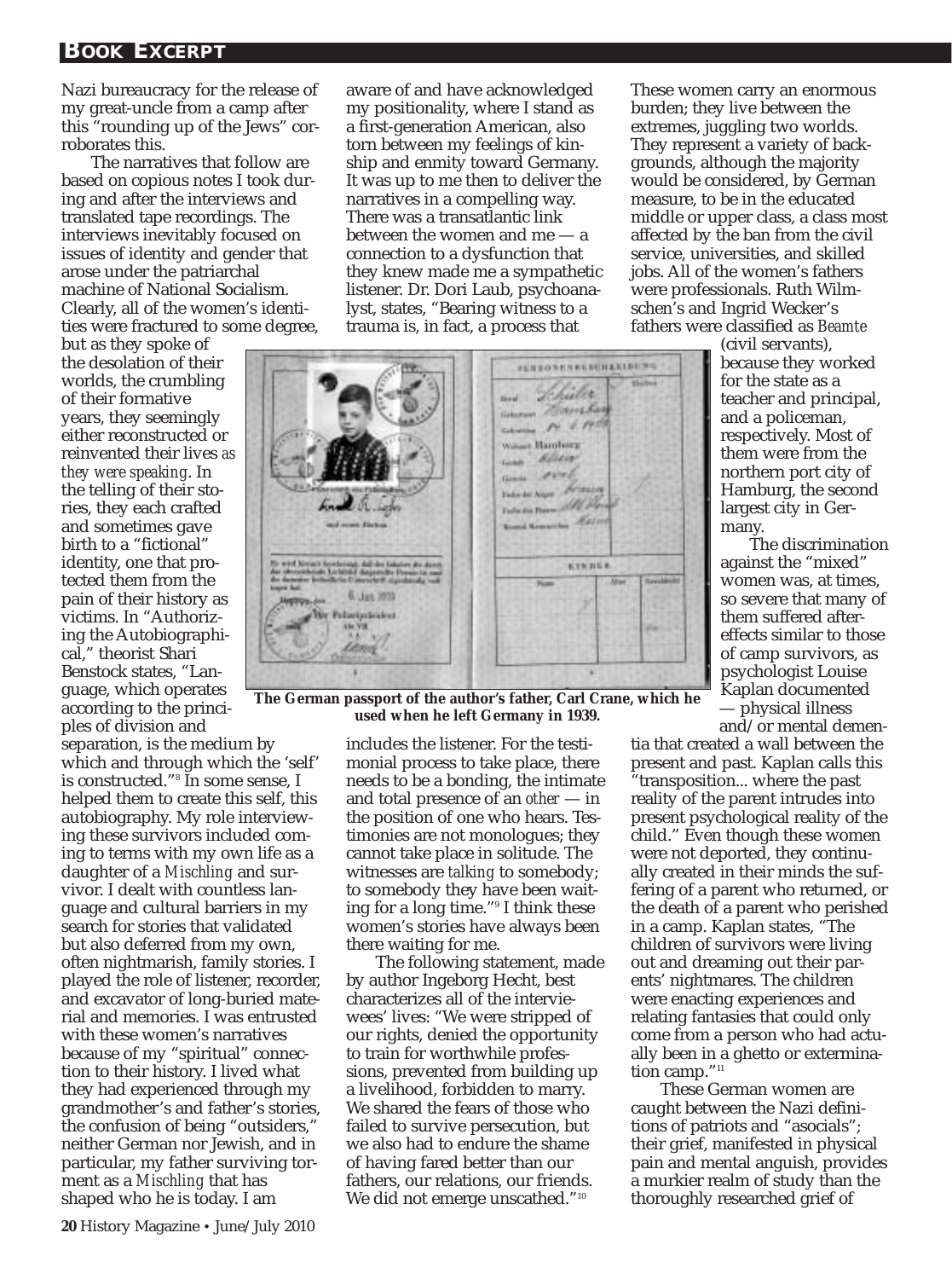camp survivors. I found that traumatic ostracization led to repressed memories of the "mixed" women's outsider status, which, in turn, created some real or imagined physical ailments. After the war, it was imperative they "be" German again — having repressed their negative experiences as victims, they were able to function, albeit superficially. After "purging" themselves through hospitalization, therapy, or work, did these women begin to heal — a prerequisite for coming to terms with their position in present-day Germany? Although their footing is precarious at best, these women have reached a point where they can speak openly, but often only with people they have carefully scrutinized. Their split identity between victim and participant, Jew and Gentile — which they attempted to ignore or repress, appeared to be the cause of physical and mental ailments.

Some of the conversations with the women came from questions that comprised my questionnaire or were questions formed from discussions I had with Monika Richarz, academic director at the Institute for the History of German Jews in Hamburg. Family dynamics from 1933 to after the war — families under stress was always the central topic of our talks and was an issue in all of the interviews. To what extent a woman's identity was affected or changed often depended on how the family interpreted their situation. The story always began with the marriage of the parents and grandparents. How did the racial laws split the family? Was there pressure to divorce? What were the reactions to that? Did the "Aryan" partner drop or support the Jewish partner? Was there a major split or solidarity? What happened to their identity once they were designated for racial persecution in all its manifestations under the Nuremberg Laws? How did some of them cope with suddenly "being Jewish" when they had never been exposed to Judaism or ever entered a synagogue? Do they "feel" Jewish now as a consequence of their former

"stigmatization"? Are they actively "pro-Jewish"? Neutral? Christian? How was Jewish identity transmitted, if at all? How did their experience of persecution affect their psyches? How do they conduct their lives in Germany? Do they cover up or openly talk about the past?

These are some of the issues discussed in the following stories. There are myriad answers. Many women responded to these questions with rather disturbing answers--at times, contradictory to or in denial of their former plight as "outsiders." A few resorted, perhaps unconsciously, to National Socialist words, a vocabulary particular to the Third Reich, when talking about the past. A few of them related brief sections of their stories in English, certainly because of my presence as an American. I was careful to include all of the questions in each interview, but the women chose how they wanted to engage their lives with me. Most of them did not need to be questioned before they began to talk; they simply started with a vivid memory. They spoke primarily in three different modes: stream of consciousness, associative, or linear. By request, a few of the women's last names have been eliminated or changed, and events might not be relayed in their entirety. Necessarily, because of the voluminous oral material, I had to make decisions about what was relevant to this story and to frame their narratives accordingly. Sometimes this entailed moving around some material or excising tangential chitchat, but never changing the stories or factual events. As Israeli author Aharon Appelfeld said, "Life in the Holocaust ...was so 'rich' one could choke on it. The literary problem is not to pile up fact upon fact, but rather to choose the most necessary ones, the ones that touch the heart of the experience and not its edges."12 This does not change the "facts" of the stories, which are historically accurate according to the women's memories. History is perceived differently from country to country and from generation to generation. History is not static and diachronic.

Many of the women claim to discuss German history as the Germans perceive it and tell it.

The stories of these Mischling women — Ingeborg Hecht, Ingrid Wecker, Ruth Yost, Ruth Wilmschen, Gretel and Sigrid Lorenzen, Ursula Randt, Ilse B., Margot Wetzel, and Ursula Bosselmann — display vividly the trauma these women endured during and after the Third Reich, and the coping mechanisms they sought after or adopted. Wilmschen's, Wetzel's, Bierstedt's, and Bosselmann's mothers were deported to camps. Yost's and Randt's fathers escaped Germany, Gretel Lorenzen's father was deported to a camp, Wecker's father was killed by the Nazis, and Hecht's was purportedly exterminated in Auschwitz. Many of the women experienced trauma symptoms that did not necessarily dissipate once they had "purged" their memories. As Laub says, *The traumatic event, although real, took place outside the parameters of "normal" reality, such as causality, sequence, place and time. The trauma is thus an event that has no beginning, no ending, no before, no during and no after. This absence of categories that define it lends it a quality of "otherness," a salience, a timelessness and a ubiquity that puts it outside the range of associatively linked experiences, outside the range of comprehension, of recounting and of mastery. Trauma survivors live not with memories of the past, but with an event that could not and did not proceed through to its completion, has no ending, attained no closure, and therefore, as far as its survivors are* concerned, continues into the present and is current in every

respect.<sup>13</sup> Hence, the women repeatedly commented, "I can't describe this," and "you can't imagine" as they attempted to narrate their past lives in the present. They could not escape the fact that they were victims at one time, that the people with whom they lived had been their persecutors. This problem is seen also in the United States, such as with African Americans and Native Americans. It would seem a difficult thing for anyone to live peacefully among her tormenters. This problem exists in many other nations. South Africa, Argentina, and other states have collapsed

History Magazine • June/July 2010 **21**